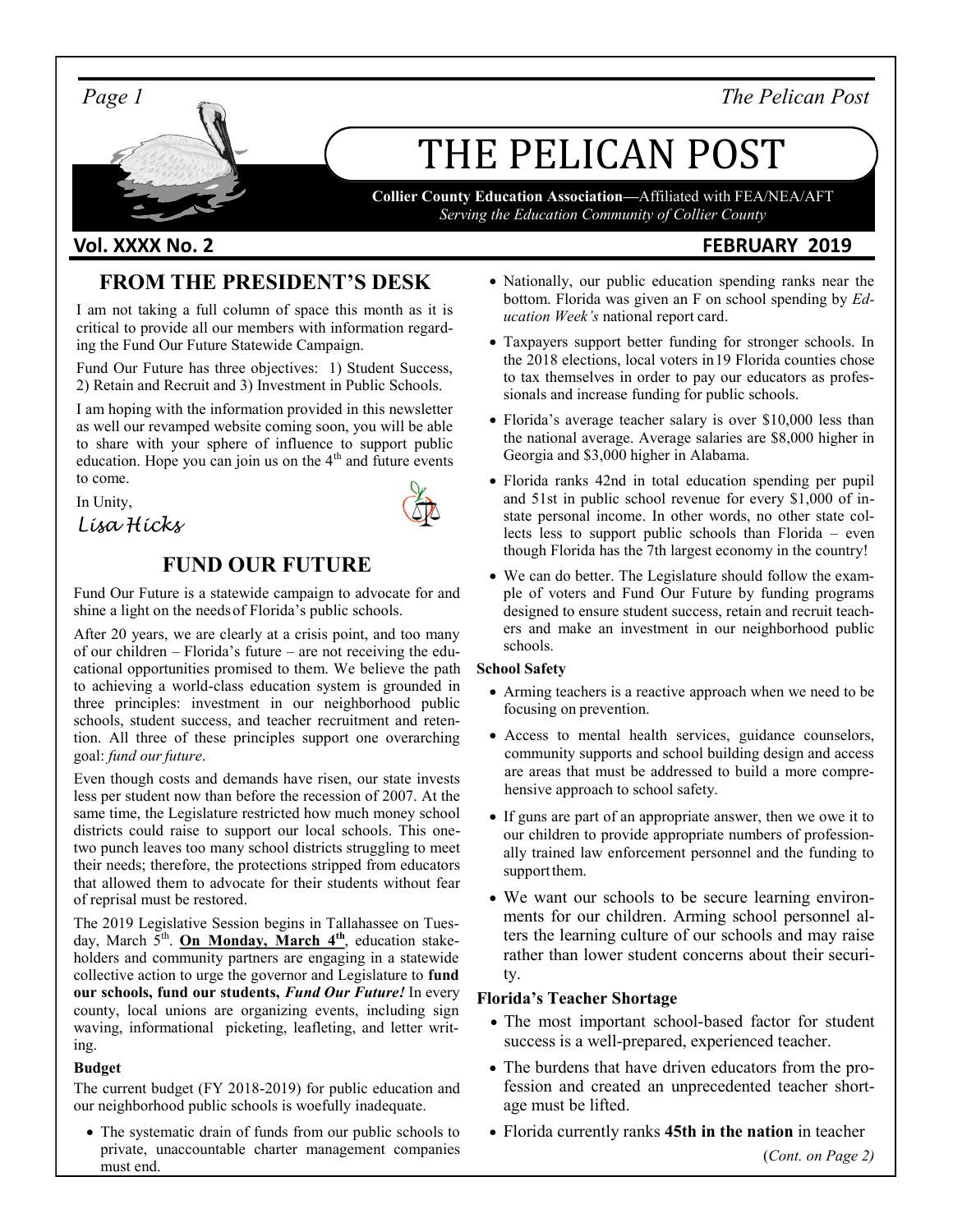#### *(Cont. from Page 1)*

pay and **47th** in pay for our education staff professionals. Average teacher pay in the state has actually gone *backward*s in the past decade — decreasing by 12.2 percent in inflation-adjusted dollars from 2009 to 2018.

- Until we address the salary and working conditions that make teaching a less attractive choice for talented young people and those pursuing a second career, we will not be able to stabilize and improve our schools.
- Florida's efforts to address our well-documented teacher shortage have not improved the attrition of teachers from our schools and student education is suffering as a result.
- The Legislature has attempted short-term fixes to our supply problem such as waiving teacher preparation requirements, recruiting overseas, depending on failed bonus schemes, and promoting standardized, scripted lessons. These strategies have accelerated teacher turnover and weakened professional practice.
- Florida's Best and Brightest teacher bonus program should be eliminated, not revised.
- *Bonuses'* can't guarantee a home loan or a car loan. And '*bonuses'* don't fund retirement after 30 years of service. If legislators truly want to address Florida's growing teacher and staff shortages, they need to pay educators the salaries that they deserve.

No wonder Florida started this school year with more than 4,000 teacher vacancies statewide – and the DOE projects over 10,000 teacher vacancies at the end of this school year. (Collier County started the school year with roughly 360 vacancies and still has about 50 open positions.

#### **Be Visible Be Vocal**

In order to call attention to the plight of public education in Florida, we must roll up our sleeves and begin by educating the public. How do we accomplish this mission? By being visible and vocal, that's how.

To start, FEA is asking teachers to participate in Wear Red for Ed days. CCEA is asking all teachers to wear Red for Ed on the 4th Tuesday of every month, or if you feel so inclined, wear red every Tuesday of the month!

Speak up to friends, neighbors, and family members by using the information in this edition of the *Pelican*. Teach folks what they need to know so we can gain their support in order to Fund our Future!

*Compiled from FEA Press Release and Op Ed*

#### **IT'S AS EASY AS A PHONE CALL!**

Leave a 5-second message and tell them what TEACHERS think!

Senator Kathleen Passidomo: (239) 417-6205 Representative Bob Rommel: (239) 417-6200 Representative Byron Donalds: (239) 417-6270

#### **LOCAL COMMUNITIES SUPPORT PUBLIC SCHOOLS**

This past election cycle showed us all that local communities not only support their local public schools but are willing to pay extra for them! Eleven counties in Florida passed their first referendums last fall to help fund public schools, joining eight other counties that voted to continue their existing referendums. It is unfortunate that it has come down to local communities having to tax themselves since the Florida Constitution itself claims that *"The education of children is a fundamental value of the people of the State of Florida . . . It is, therefore, a paramount duty of the state to make adequate provision for the education of all children residing within its borders."*

Given the clarity of these constitutional requirements, it would seem that local referendums to adequately fund public schools should not have to take place. Unfortunately, our elected legislators continue to cut the taxes that fund our schools while at the same time expand their efforts to support for-profit charter schools and voucher schemes which drain off what little funding is available.

Clearly there is a disconnect among the voters who keep sending these same lawmakers back to Tallahassee but so strongly support public school that they are willing to place an extra tax on themselves! Our mission as educators, then, is just as clear: we need to educate voters. It can start with simple one-on-one conversations. The next time you discuss your vocation and/or public schools and someone acknowledges how underpaid teachers are, or asks why schools are struggling financially, try explaining to them that when politicians lower taxes, doing so ultimately cuts the budget for education which results in underfunded public schools and underpaid teachers.

#### *Jonathan Tuttle*



#### **REINTRODUCING FYRE**

FYRE is a state wide initiative orchestrated by FEA. It stands for Florida's Young Remarkable Educators and its purpose is to motivate young teachers and provide support through discourse and camaraderie. Collier county is proud to have restarted their FYRE group and is always looking to add new members. While we appreciate teachers of all ages, FYRE **does** have an age limit of 30; sorry to all those young at heart.

Please look to next month's bulletin for more information!

Until then, follow us on Facebook!

**[https://www.facebook.com/pg/colliercountyfyre/about/?](https://www.facebook.com/pg/colliercountyfyre/about/?ref=page_internal) [ref=page\\_internal](https://www.facebook.com/pg/colliercountyfyre/about/?ref=page_internal)**

### *Page 2 The Pelican Post*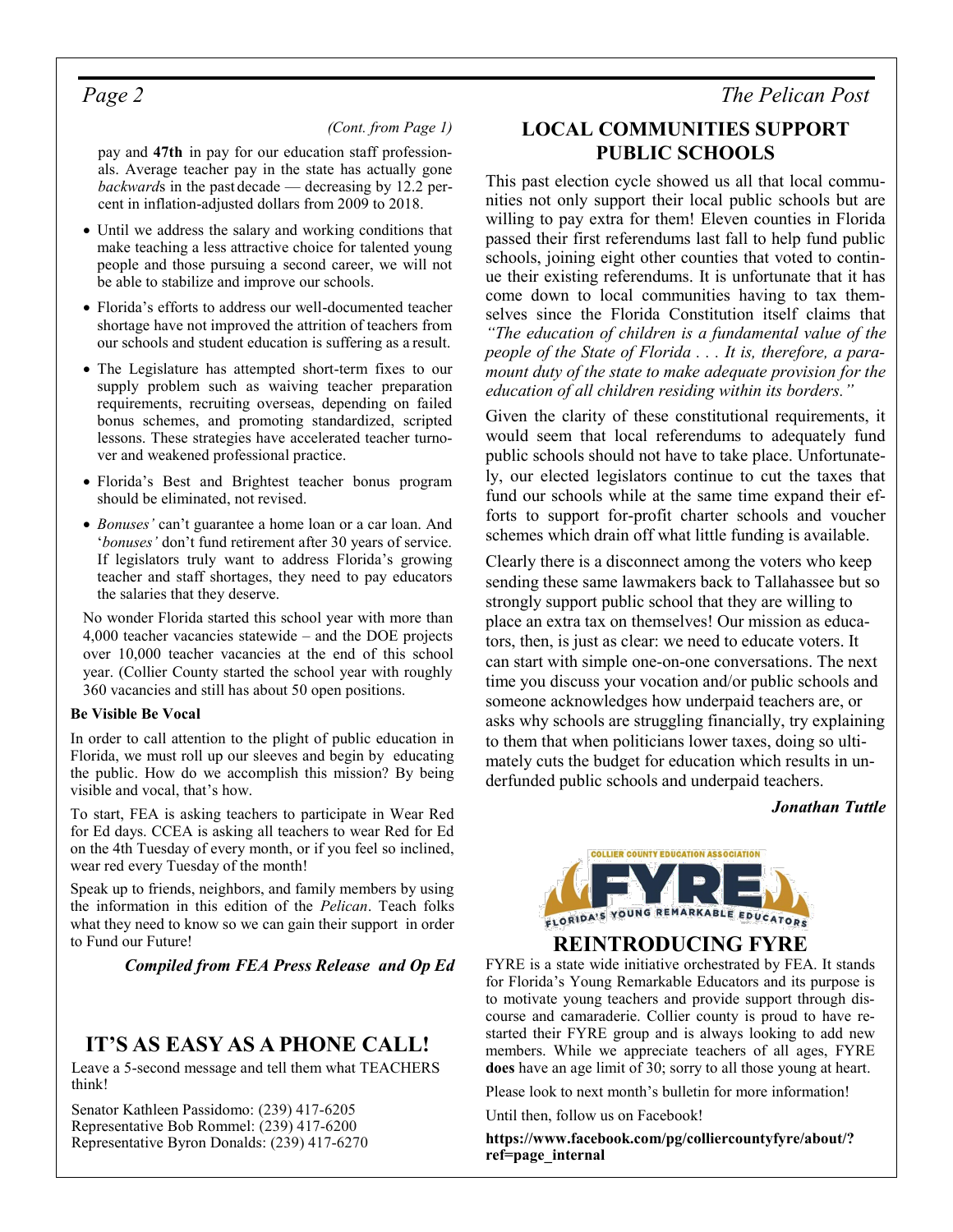#### **PLAN TIME**

We are starting to hear from several schools that trainings and Professional Development are occurring during teachers' plan time. CCPS's website specifically states that PLC, Lesson Study, and other assignments should NOT be made during teacher planning. The district contends that one planning day a week may be used for collaborative planning. CCEA vehemently disagrees with this contention as per our contract language in 4.022:

*"The teacher's 37.5 hour work week shall include 250 minutes of planning/preparation time within the student day to the greatest extent possible. Exceptions to this 250 minute weekly time within the student day should be addressed by the Faculty Advisory Council. Assignments shall not be made by Principals that infringe on the EMPLOYEE's daily block of planning/preparation time except for emergencies or other unforeseen circumstances or with the EMPLOYEE's approval. No EMPLOYEE shall be required to utilize his/her planning time in the presence of students except for emergencies or other unforeseen circumstances or with the EM-PLOYEE's approval."*

Ironically, the language CCEA relies on for our argument that no "Common/Collaborative Planning" can be required is the very sentence highlighted in the language above that the district has on their own website!

Further, 4.025 stresses the importance of planning time and requires principals to work closely with employees:

*"Both parties to this AGREEMENT recognize that increased faculty involvement is positive but causes problems with available work time. Principals will work closely with EMPLOYEES in developing schedules for meetings in order that work time is efficiently utilized, with as little infringements on planning time as possible."*

Once again, the district emphasized the importance of not infringing on planning time.

It comes down to the very first sentence in Article 4 (Working Conditions) and all FACs should begin their meetings with a review of this overarching provision:

*"The BOARD and the ASSOCIATION acknowledge that the EMPLOYEE's primary responsibility is to teach and that his/her energies should be utilized to that end..."*

Please let our office know if you need assistance setting up a FAC meeting to address this vital issue.

*Jonathan Tuttle*

### *Page 3 The Pelican Post*

#### **PAY RAISES, NOT BONUSES!**

When Florida's Best and Brightest Teacher Bonus program emerged several years ago, many questioned the logic and fairness of awarding "Highly Effective" teachers \$6,000 based on an ACT or SAT test score from years, even decades ago. In fact, shortly after the implementation of Best and Brightest, FEA filed a lawsuit. So, it is not surprising when, earlier this month, Governor DeSantis announced that he wanted to revamp the program and eliminate the ACT/SAT requirement. FEA, in a news release, called the proposal "a start toward fixing the discriminatory and unfair provisions of that bad legislation." What is important to keep in mind though, is what DeSantis is proposing is still a bonus program. Teachers need and deserve base pay salary increases, not another erratic bonus program.

Florida teachers' salaries are among some of the lowest in the country, ranking  $45<sup>th</sup>$  among the 50 states. The state faces an ongoing teacher shortage crisis that will not be solved by throwing one-time bonuses to certain teachers based on an unfair teacher evaluation system. To recruit and retain teachers, Florida needs to increase the base salaries to a level competitive with other states. It is outrageous that the Governor's plan does not fund pay raises, only bonuses.

Clearly, raising teacher salaries is a better use of funds. We need to send a clear message to Tallahassee this legislative session: thanks, but no thanks. Tweaking and enhancing a divisive and demeaning program will do us no good. Increasing the base pay is the way to uplift the profession.

Merit pay and bonus programs do not help attract and retain teachers and they circumvent the collective bargaining process. They are inconsistent and unpredictable. While the amounts and criteria for these bonuses fluctuate based on the whims of legislators, teachers' base salaries stagnate as the cost of living rises and many are forced to flee the profession. Additionally, bonuses do nothing to support our pensions and social security checks upon retirement. We don't need random shots at one-time bonuses, we can buy lottery tickets for that.

> *Rosanne Mello CCEA Exec Board*